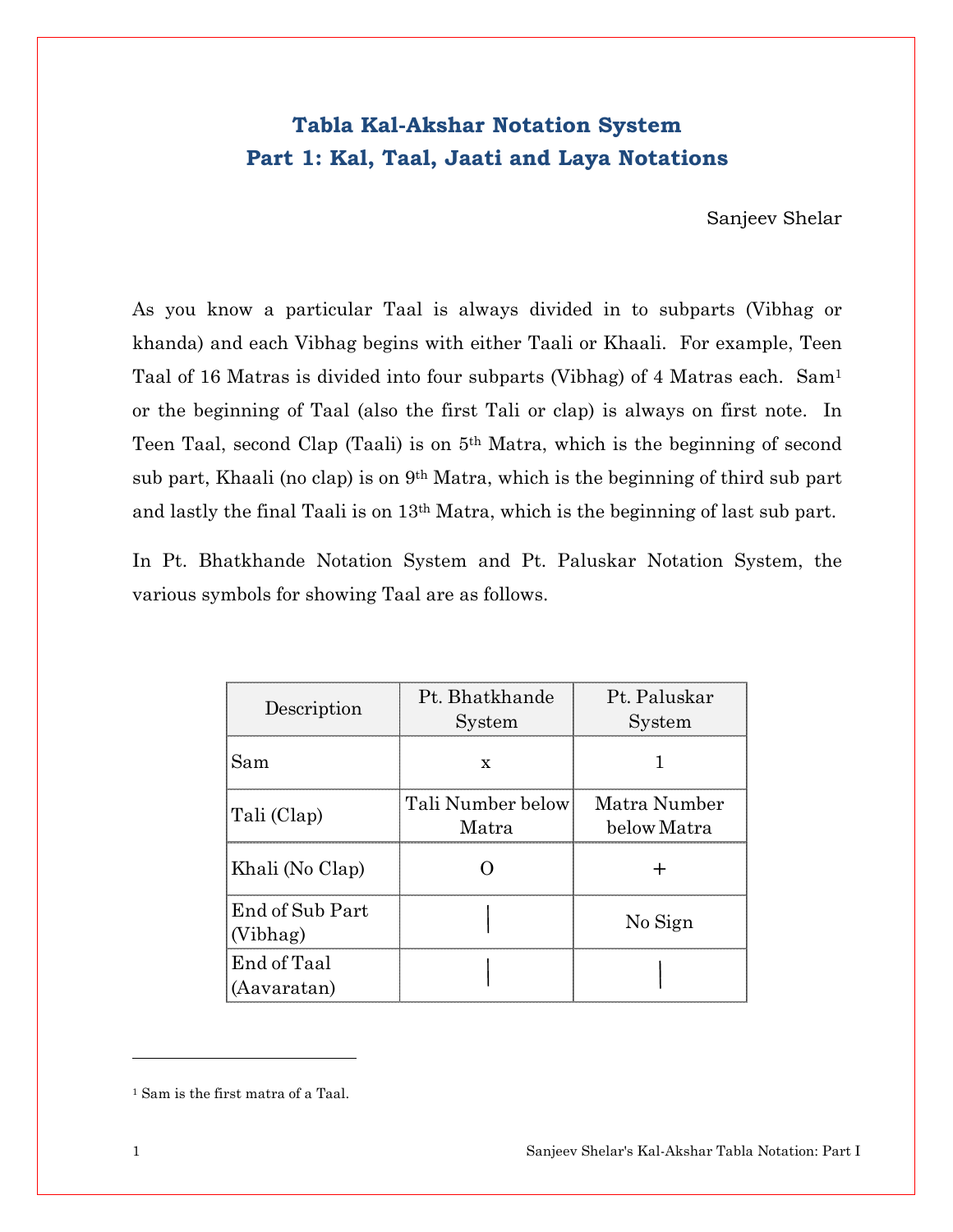Our Notation system will be a combination of above two systems and we will have some new symbol. We will have dotted vertical line symbol for end of Vibhag and use + sign for Khaali and the rest of the symbols will be per Pt. Bhatkhande's Notation System. Dotted vertical line will differentiate between end of Vibhag and end of Aavartana. Since we are going to use lot of circles in our notation system, we will use + symbol for Khaali. The revised symbols are shown below.

| Description                 | Kaal-Nikas<br>System       |
|-----------------------------|----------------------------|
| Sam                         | X                          |
| Tali (Clap)                 | Tali Number below<br>Matra |
| Khali (No Clap)             |                            |
| End of Sub Part<br>(Vibhag) |                            |
| End of Taal<br>(Aavaratan)  |                            |

We will give the basic Taal information (Sam, Taali, Khali, etc.) at the beginning of the Bandish (composition). For example,

| $\mathbf{x}$ | $2^{\circ}$ |     | $\cdot$ 3 |                                  |                                      |
|--------------|-------------|-----|-----------|----------------------------------|--------------------------------------|
| $\mathbf{x}$ |             |     |           |                                  |                                      |
| $\mathbf{x}$ | $2^{\circ}$ | $+$ |           |                                  |                                      |
|              |             |     | $+$       | 2   3   2   3  <br>4   4   4   4 | 2   2   2   2   2   2   2<br>$2 + 3$ |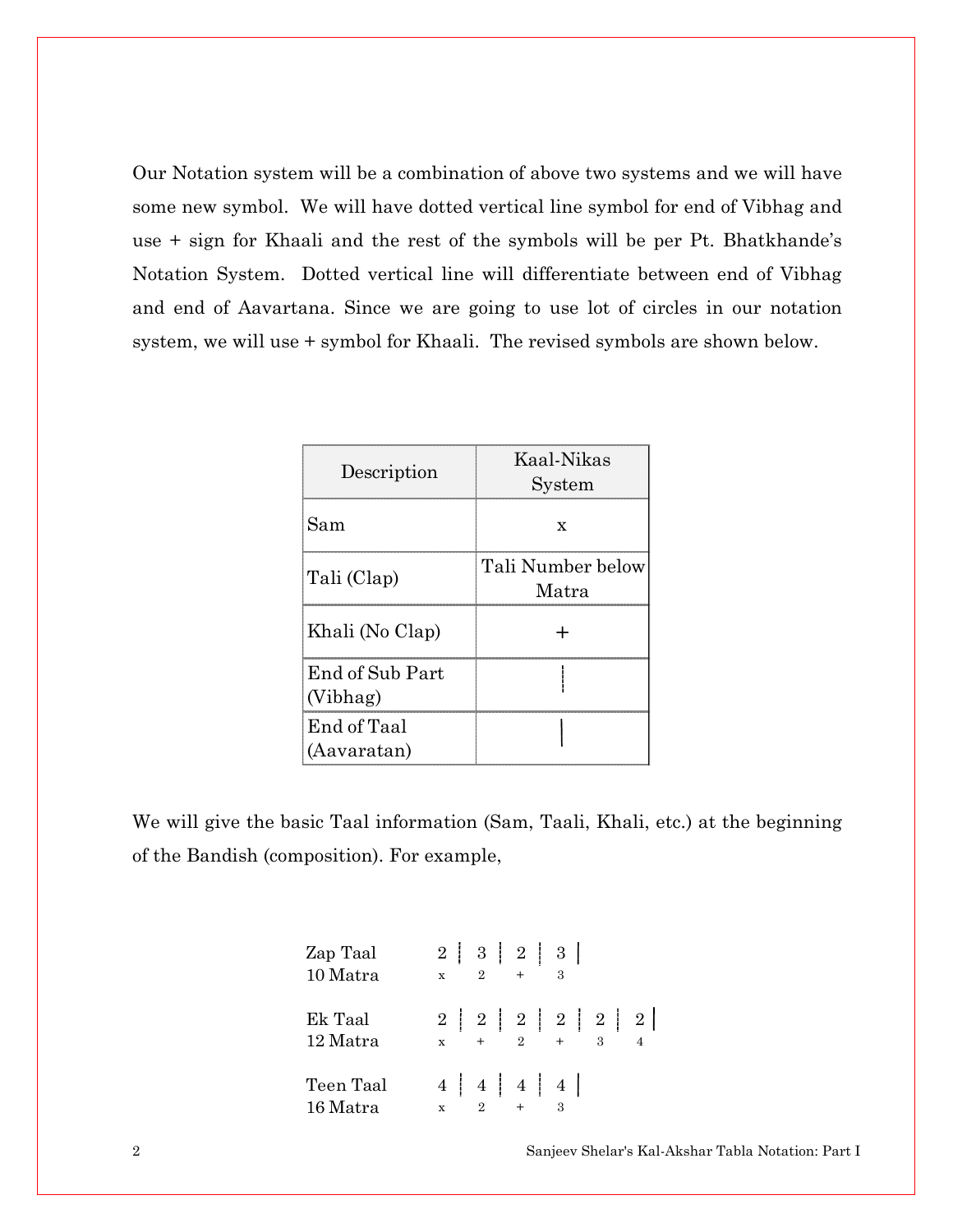After giving information on basic Taal configuration let us see how we can define Jaati and its associated speed in the given composition.

There are many compositions (Kayda, Tukada, Chakradhar, etc.) where within the full note there are sub-parts like half note, quarter note or in Tabla lingo Laghu. There can be any number of laghus in a Matra [or a full note can be divided in any number of division from 2 (half note or minim) to 16 (semiquaver or 16th) or even more]. Compositions having up to 8 laghus (quaver or eighth note) in one full note are very common; division up to 12 laghu (12th part) in one full note is also seen in some composition. Division of full note to more than 12 laghu (more than 12th part, like 16th, semiquaver), though theoretically possible, is very rare statistically.

In Tabla time measurement, we also have to pay attention 'Jaati'. Jaati represents the basic division of laghus in a full note. Various types of Jaati like Tisra (three laghus), Chatasra (four laghus), Khanda (five laghus), Mishra (seven laghus) or Sankirna (nine laghus) are known. There is always a confusion regarding the Jaati of a Taal or Jaati of a composition (bandish). The basic Teen Taal is considered as Chatasra Jaati Taal since its total 16 Matras (16 full notes) are divisible by 4. Likewise EkTaal is Tisra Jaati Taal (12 Matras are divisible by 3), ZapTaal is Khanda Jaati Taal (10 Matras are divisible by 5); Roopak Taal is Mishra Jaati Taal (divisible by 7), etc. However this is a complete misconception regarding Taal having Jaati. There are NO Jaati for a Taal. Jaati is for composition and not for a Taal. If a articular composition has 3 laghus in one Matra (full note) consistently, then that composition is considered as Tisra Jaati composition. For example, we take a Tisra Jaati Kayda in Teen Taal.

> DhaGeNa DhaTraKa DhiKiTt DhaGeNa DhaTraKa DhiNa@ DhiNaDhi NaGiNa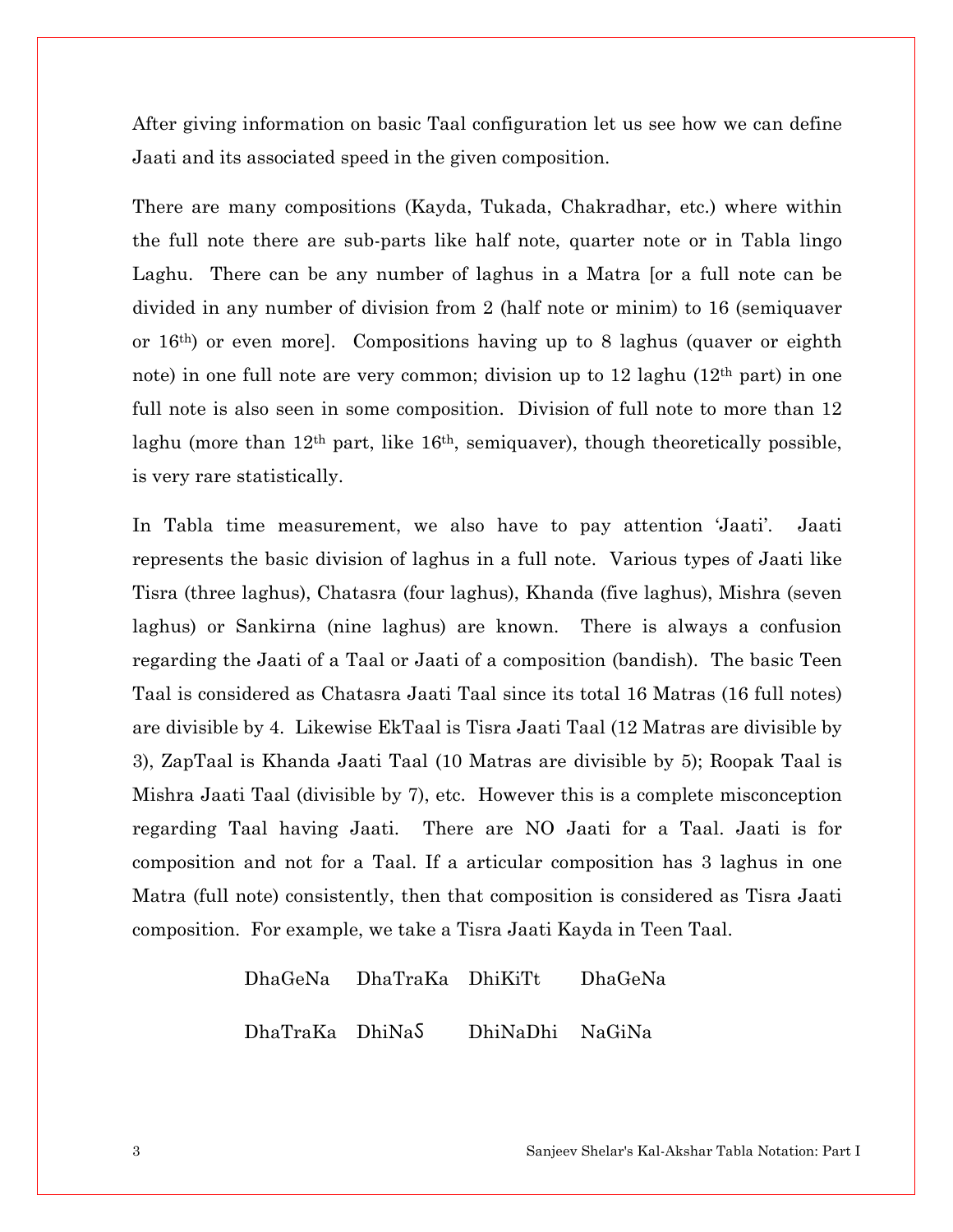This compostion has three laghus in each matra, as such this composition is in Tisra Jaati. One should not confuse that Teen Taal is in Chatasra Jaati as there are no Jaati for a Taal.

For Tabla player it is important to know Jaati as it determines the playing speed for that composition. Hence, we will have to focus Jaati than a Taal. As seen before there are five basic Jaatis as Tisra (3), Chatasra (4), Khanda (5), Mishra (7) and Sankirna (9). Now let us do some mathematical analysis of Jaatis. Jaati represents the smallest number in that family. For example, if a particular composition has 6 laghus in each Matra, then it is considered as Tisra Jaati with double speed. Thus, if there are 3 laghus in one Matra, it is still Tisra Jaati, but will be played at normal speed (Thaya Laya or Barabar). Let us consider the possibilities of having 2 to 16 laghus in one Matra.

| Laghus         | Jaati    | Speed  | Remark    | Laghus | Jaati              | Speed     | Remark    |
|----------------|----------|--------|-----------|--------|--------------------|-----------|-----------|
| 1              |          |        | Prime No. | 9      | Sankirna           | Normal    |           |
| $\overline{2}$ | Chatasra | Half   | Prime No. | 10     | Khanda             | Double    |           |
| 3              | Tisra    | Normal | Prime No. | 11     | $\overline{\cdot}$ | Normal    | Prime No. |
| 4              | Chatasra | Normal |           | 12     | Tisra              | Quadriple |           |
| 5              | Khanda   | Normal | Prime No. | 13     | ?                  | Normal    | Prime No. |
| 6              | Tisra    | Double |           | 14     | Mishra             | Double    |           |
| 7              | Mishra   | Normal | Prime No. | 15     | Khanda             | Triple    |           |
| 8              | Chatasra | Double |           | 16     | Chatasra           | Quadriple |           |

As you can see the basic Jaati number is a prime number. One full note without any laghu or subpart is also a prime number. In the present notation history, there is no Jaati for 11 or 13 laghus as it is not in any multiple of traditional Jaati and it is a prime number. As 9 is not a prime number, being a multiple of 3, we will need an exception to the rule. Any tabla composition that begins with Tisra Jaati (with three laghus in a matra) and then have multiple of Tisra Jaati having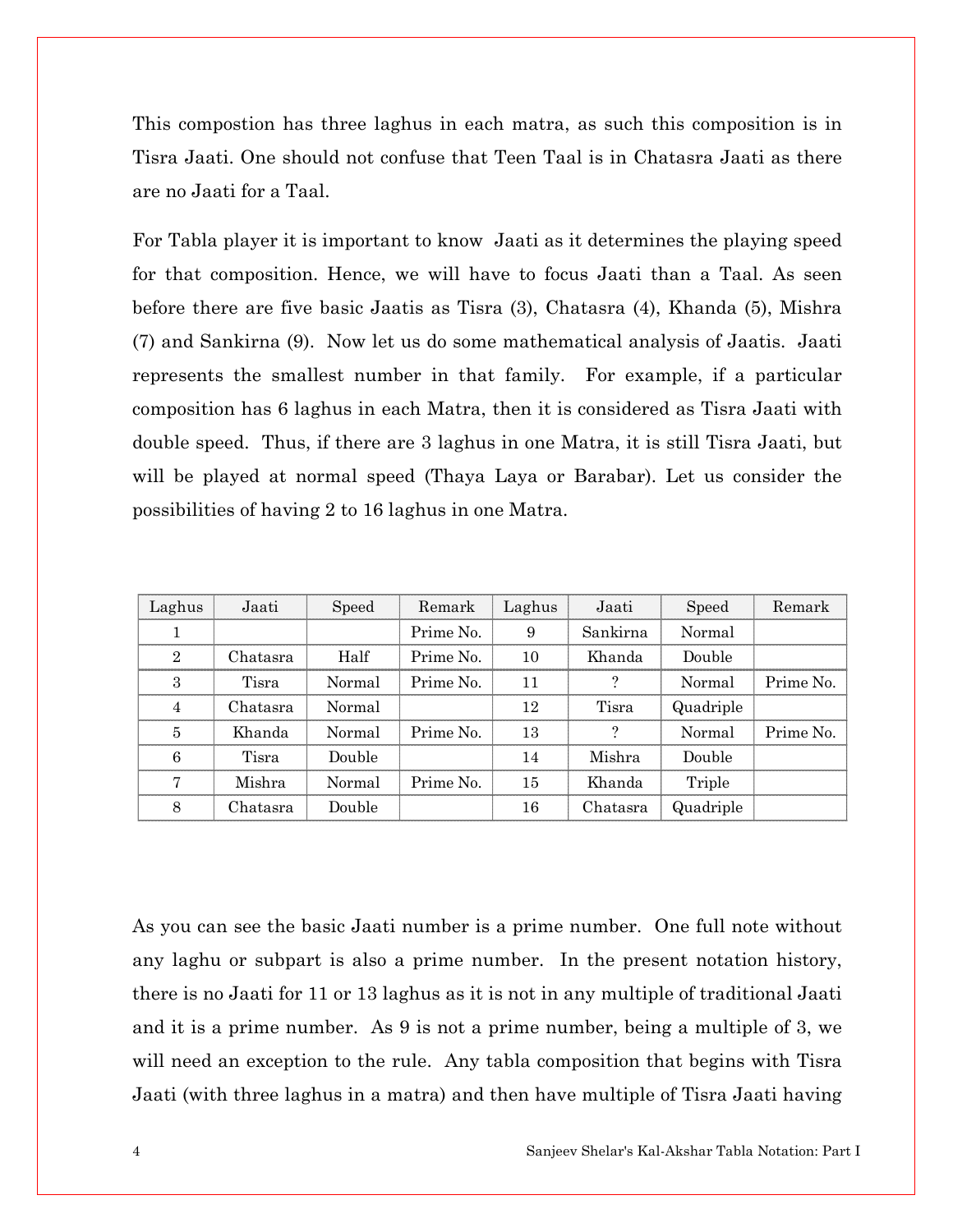9 laghus in a matra will be considered as Tisra Jaati with triple speed. For example, DhaTraKa DhiKiTt KaTaGaDiGaNaa composition, which starts with Tisra Jaati at normal speed and then if in this composition if the word consists of DhiKiTtKaTaGaDiGaNaa then it will be consider as a Tisra Jaati in triple speed. However, if the composition begins with 9 laghus or the words are such that it cannot be broken in-group of three, then it will be considered as Sankirna Jaati. For example, DhaTiDhaGeNaTiNaKiNaa, here the composition will begin playing all 9 laghus in one matra, and then it is a Sankirna Jaati. At present, there is no Jaati for 11 or 13 laghus. In order to have a complete notation system, we must have Jaati for 11 or 13 laghus composition as theoretically it is possible to have these kind of compostion but statistically it's use will be rare. We will now introduce two NEW Jaati's for these laghus as

Ekadash (Eka – One, Dash – Ten, a Sanskrit word for 11) for 11 laghus.

**Trayodash** (Tri  $-3$ , Dash  $-$  Ten, a Sanskrit word for 13) for 13 laghus.

As explained earlier, theoretically, it is possible to have more than 16 laghus in one Matra, but these compositions are very very rare and we will not consider it in our discussion.

Having considered the number of laghus in a given Matra lets study it is Laya or speed. Since the Laya by definition is the fixed time interval between two matras, we cannot vary time between two matras even if different matras have different laghus within the same Jaati. For example, in a given Tisra Jaati composition, one matra can have three laghus (1/3rd value each) while another matra can have six laghus (1/6th value each). However, time scale being same or the speed of the beat is same, one has to play both matras in the same time. Thus first matra having three laghus needs to be played at normal speed (having 1/3rd value), but the next matra should be played at double speed, because in the same time period one has to play six bols or strokes instead of three. Thus, the laya or speed is double. For example,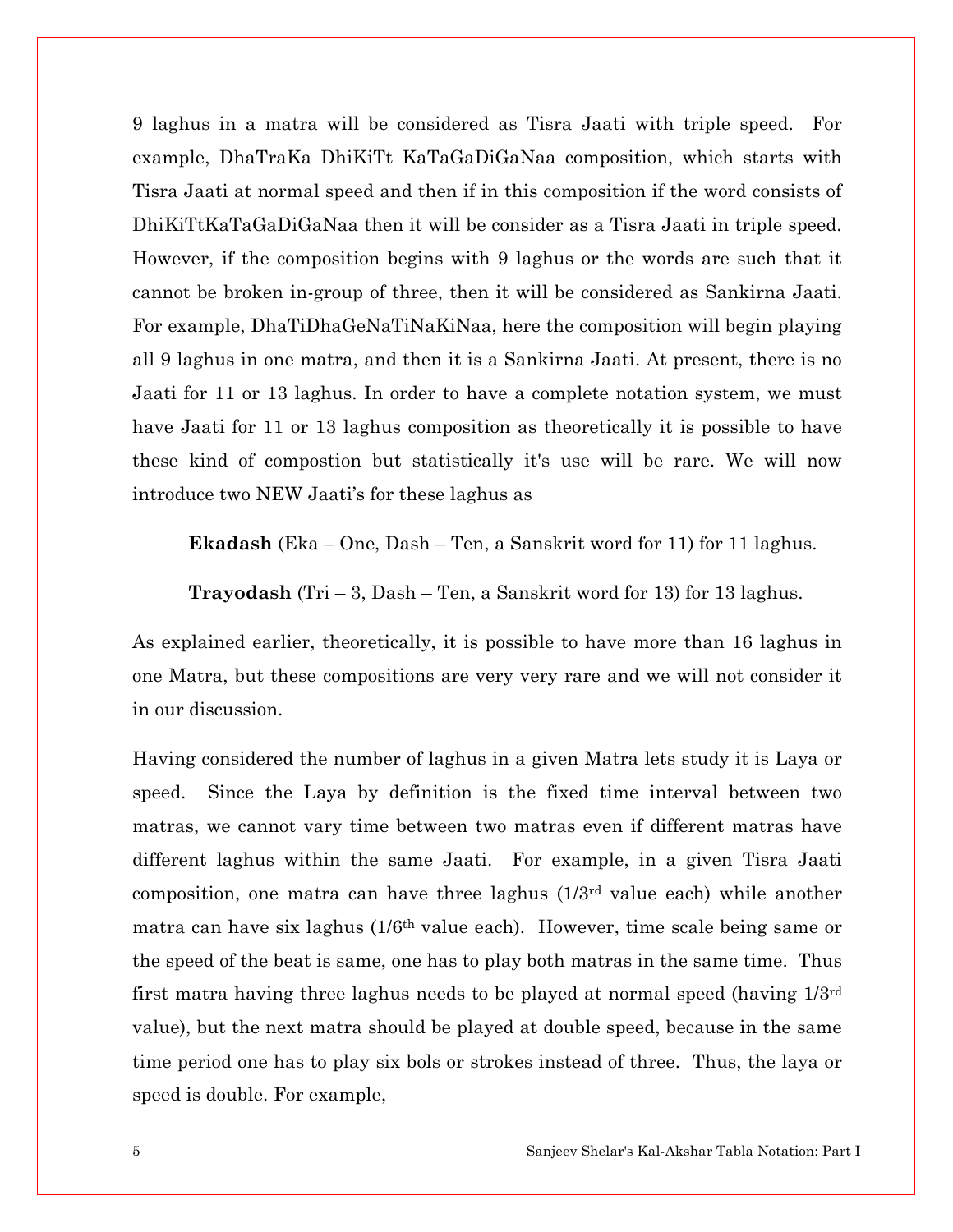# DhaGeNa and DhaGeDhiNaGiNa

Therefore, a Tabla player needs to know this speed change in the notation system. Therefore, in our notation system we will use following letters to indicate various Jaatis and the number associated with its speed.

| Laya      |                          | Half           |                | Normal    |                | Double          |       | Triple                   |       | Quadriple       |
|-----------|--------------------------|----------------|----------------|-----------|----------------|-----------------|-------|--------------------------|-------|-----------------|
| Jaati     | Laghu                    | Sign           | Laghu          | Sign      | Laghu          | Sign            | Laghu | Sign                     | Laghu | Sign            |
| Tisra     | $\blacksquare$           |                | 3              | T         | 6              | T <sub>2</sub>  | 9     | T <sub>3</sub>           | 12    | T <sub>4</sub>  |
| Chatasra  | $\overline{2}$           | CH1/2          | $\overline{4}$ | <b>CH</b> | 8              | CH2             |       | $\overline{\phantom{a}}$ | 16    | CH <sub>4</sub> |
| Khanda    | $\overline{\phantom{a}}$ | $\blacksquare$ | $\overline{5}$ | KH        | 10             | KH <sub>2</sub> | 15    | KH <sub>2</sub>          |       |                 |
| Mishra    | $\blacksquare$           |                | 7              | M         | 14             | $\mathrm{M}2$   |       | $\blacksquare$           |       |                 |
| Sankirna  | $\blacksquare$           | $\blacksquare$ | 9              | <b>SK</b> | $\overline{a}$ | $\blacksquare$  |       | $\overline{\phantom{a}}$ |       |                 |
| Ekadash   | $\blacksquare$           |                | 11             | ED        | $\overline{a}$ | $\blacksquare$  |       | $\blacksquare$           |       |                 |
| Trayodash | $\blacksquare$           |                | 13             | TD        |                |                 |       | $\blacksquare$           |       |                 |

| Letter Signs for Jaati |  |  |  |
|------------------------|--|--|--|
|------------------------|--|--|--|

Now we will use these symbols to write one 'Tripalli'2.

<sup>2</sup> Tripalli (Hindi Word). The word consists of two parts Tri means three and Palli, a short form for palla meaning group of words. Tripalli means group of tabla words, which are repeated three times, but in different laya (speed).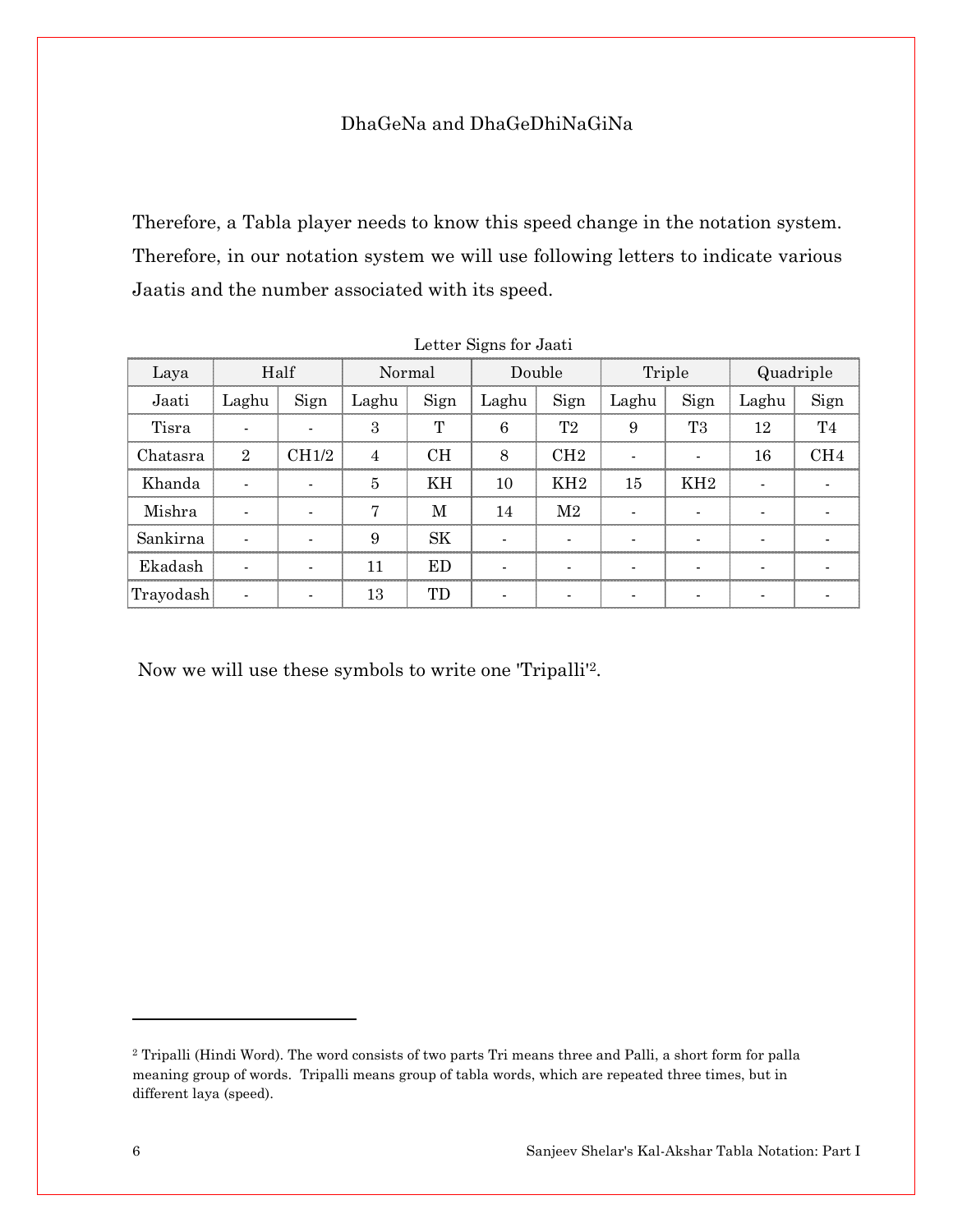| TeenTaal $4 4 4 4$           |                                  | Tripalli               | <b>Band Baaz</b> |  |
|------------------------------|----------------------------------|------------------------|------------------|--|
| 16 Matra<br>2<br>$\mathbf X$ | $+$<br>$\overline{\phantom{a}3}$ |                        |                  |  |
| T                            |                                  |                        |                  |  |
| <b>DhaTraKa</b>              | DhiKiTt                          | KaTaGa                 | <b>DiGaNa</b>    |  |
| X                            |                                  |                        |                  |  |
| CH                           |                                  |                        |                  |  |
| Dha                          | <b>DhaTraKaDhi</b>               | KiTaKaTa               | GaDiGaNa         |  |
| $\overline{2}$               |                                  |                        |                  |  |
| T2                           |                                  |                        |                  |  |
| Dha                          | DhaTraKaDhiKiTt                  | KaTaGaDiGaNa           | DhassDhaTraKa    |  |
| $+$                          |                                  |                        |                  |  |
| <b>DhiKiTtKaTaGa</b>         | DiGaNaDhass                      | <b>DhaTraKaDhiKiTt</b> | KaTaGaDiGaNa     |  |
| 3                            |                                  |                        |                  |  |
|                              |                                  |                        |                  |  |
| Dha                          |                                  |                        |                  |  |
| X                            |                                  |                        |                  |  |

In this Tripalli, we have given characteristics of the Taal in the beginning. On the top of first matra, the letter 'T' indicates Tisra Jaati at Normal Laya. On the fifth matra, the letters 'CH' indicates Chatasra Jaati at Normal Laya and on the letters 'T2' above 9th matra indicates Tisra Jaati at Double Laya. As such tabla player needs to play this composition in the Jaati and Laya per given letter symbols until the next symbols appears. In addition, the type of composition is written at the top and type of Baaz<sup>3</sup> is given. Taal characteristics like end of Vibhag or sub-part is shown by broken vertical line and end of taal is shown by solid straight line. The symbols for Sam, Taali and Khali are also shown clearly.

Now if we give picture symbols for Jaati and Laya it will be even easier. Similar to that we have developed the symbols as follows.

<sup>3</sup> Baaz (Urdu Word) meaning type. Here in tabla context, there are two ways of playing tabla as Band (closed) and Khula (open). Delhi Gharana composition and way of playing is Band Baaz and Banaras Gharana is Khula Baaz.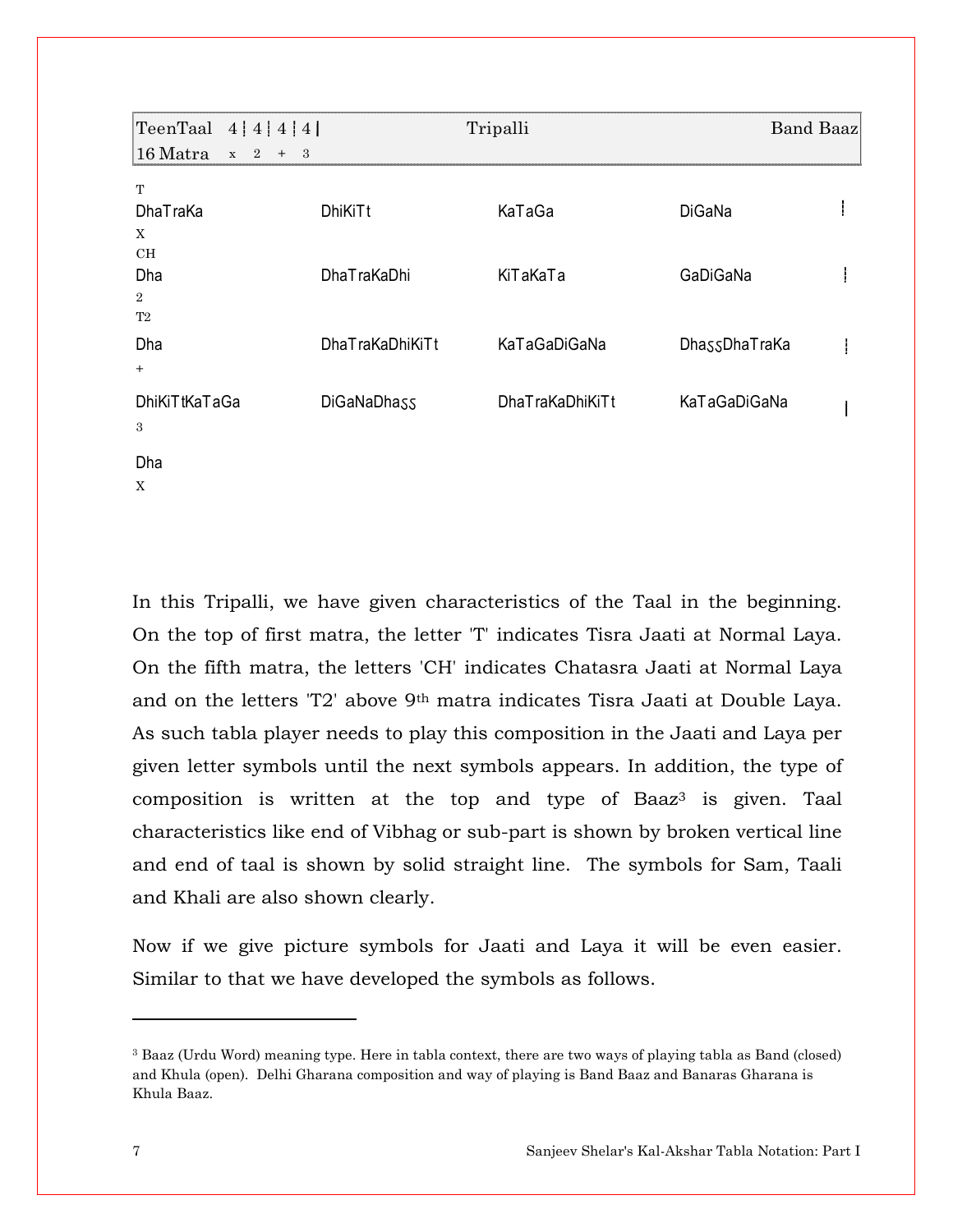| Jaati     | Symbol | Description                                          |  |
|-----------|--------|------------------------------------------------------|--|
| Tisra     |        | Slanted line towards left drawn<br>below letter      |  |
| Chatasra  |        | Vertical line drawn below letter                     |  |
| Khanda    |        | Slanted line towards right drawn<br>below letter     |  |
| Mishra    |        | Curved line towards left drawn<br>below letter       |  |
| Sankirna  |        | Curved line towards right drawn<br>below letter      |  |
| Ekadash   |        | Two curved lines towards left drawn<br>below letter  |  |
| Trayodash |        | Two curved lines towards right<br>drawn below letter |  |

Jaati Symbols

Laya Symbols

| Laya      | Symbol | Description                                               |
|-----------|--------|-----------------------------------------------------------|
| Half      |        | Horizontal zigzag line between<br>BolJaati lines          |
| Normal    |        | One horizontal straight line<br>between BolJaati lines    |
| Double    |        | Two horizontal straight lines<br>between BolJaati lines   |
| Triple    |        | Three horizontal straight lines<br>between BolJaati lines |
| Quadriple |        | Four horizontal straight lines<br>between BolJaati lines  |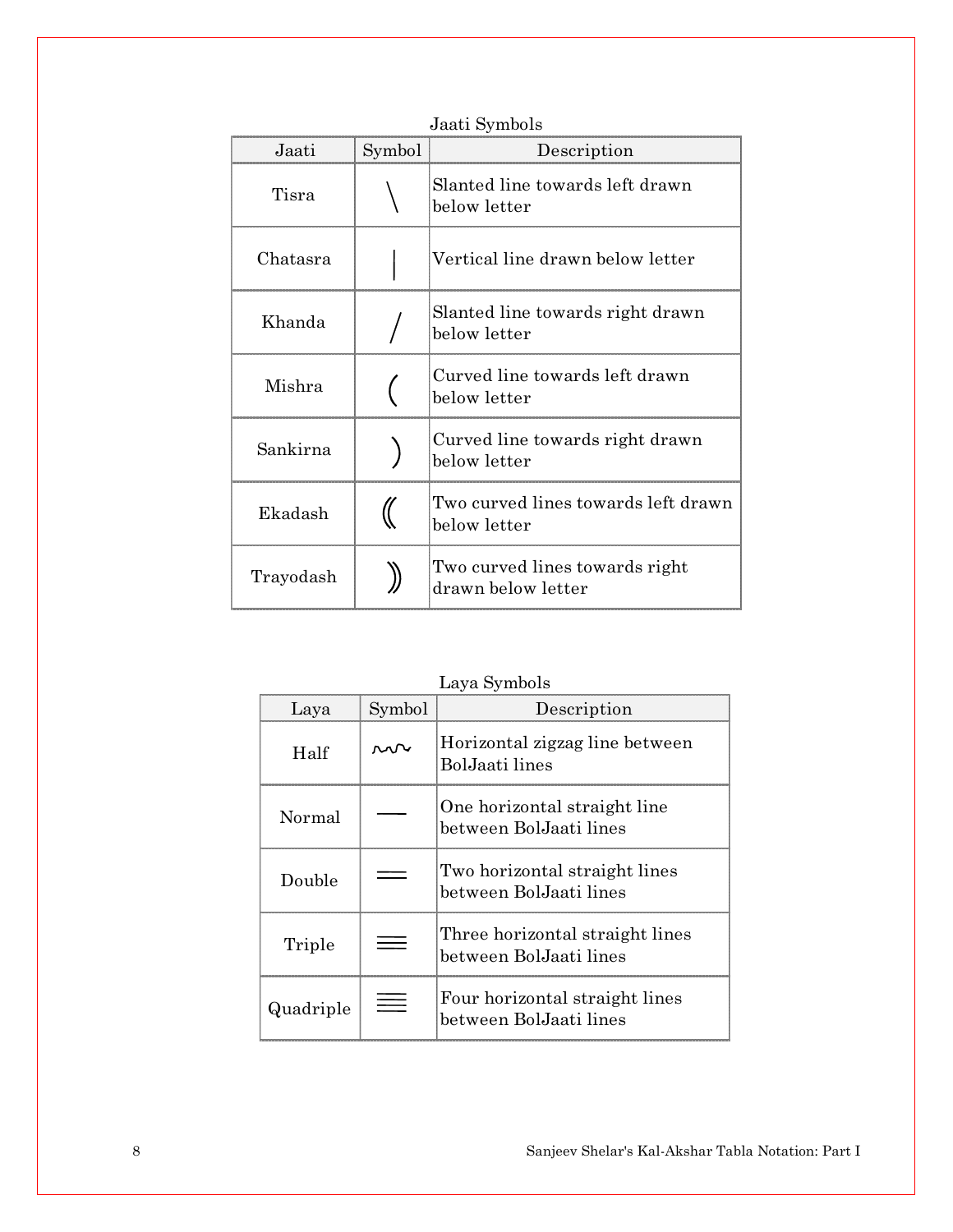Now let us use the Jaati and Laya Symbols in actual tabla writing. This consists of three steps. In the first step, we will write words. Secondly, we will draw BolJaati symbols and lastly we will draw horizontal lines for laya. Let us examine some examples.

| Laghu                 | $\mathbf{1}$  | 2 Laghus | 3 Laghus  | 4 Laghus         | 5 Laghus                  |
|-----------------------|---------------|----------|-----------|------------------|---------------------------|
| Jaati                 | Full          | Chatasra | Tisra     | Chatasra         | Khanda                    |
| Laya                  | Matra         | Half     | Normal    | Normal           | Normal                    |
| Step 1<br><b>Bols</b> | Dha           | Dha Ti   | Dha Ge Na | Ti Naa Ki Naa    | Dha Ti Dha Ge Na          |
| Step 2<br>Jaati       | No.<br>Symbol | Dha Ti   | Dha Ge Na | Ti Naa Ki Naa    | Dha Ti Dha Ge Na<br>///// |
| Step 3<br>Laya        | No.<br>Symbol | Dha Ti   | Dha Ge Na | Naa Ki Naa<br>Тi | Dha Ti Dha Ge Na          |

| Laghu                 | 6 Laghus                  | 7 Laghu                 |
|-----------------------|---------------------------|-------------------------|
| Jaati                 | Tisra                     | Mishra                  |
| Laya                  | Double                    | Normal                  |
| Step 1<br><b>Bols</b> | Dha Ge<br>Na Dha Tri Ka   | Dha Ge Na Ti Naa Ki Naa |
| Step 2                | Dha Ge<br>Na Dha Tr Ka    | Dha Ge Na Ti Naa Ki Naa |
| Jaati                 | $\lambda$ $\lambda$       | ( ( ( ( ( ( (           |
| Step 3                | Na Dha Tr Ka<br>Ge<br>Dha | Dha Ge Na Ti Naa Ki Naa |
| Laya                  |                           |                         |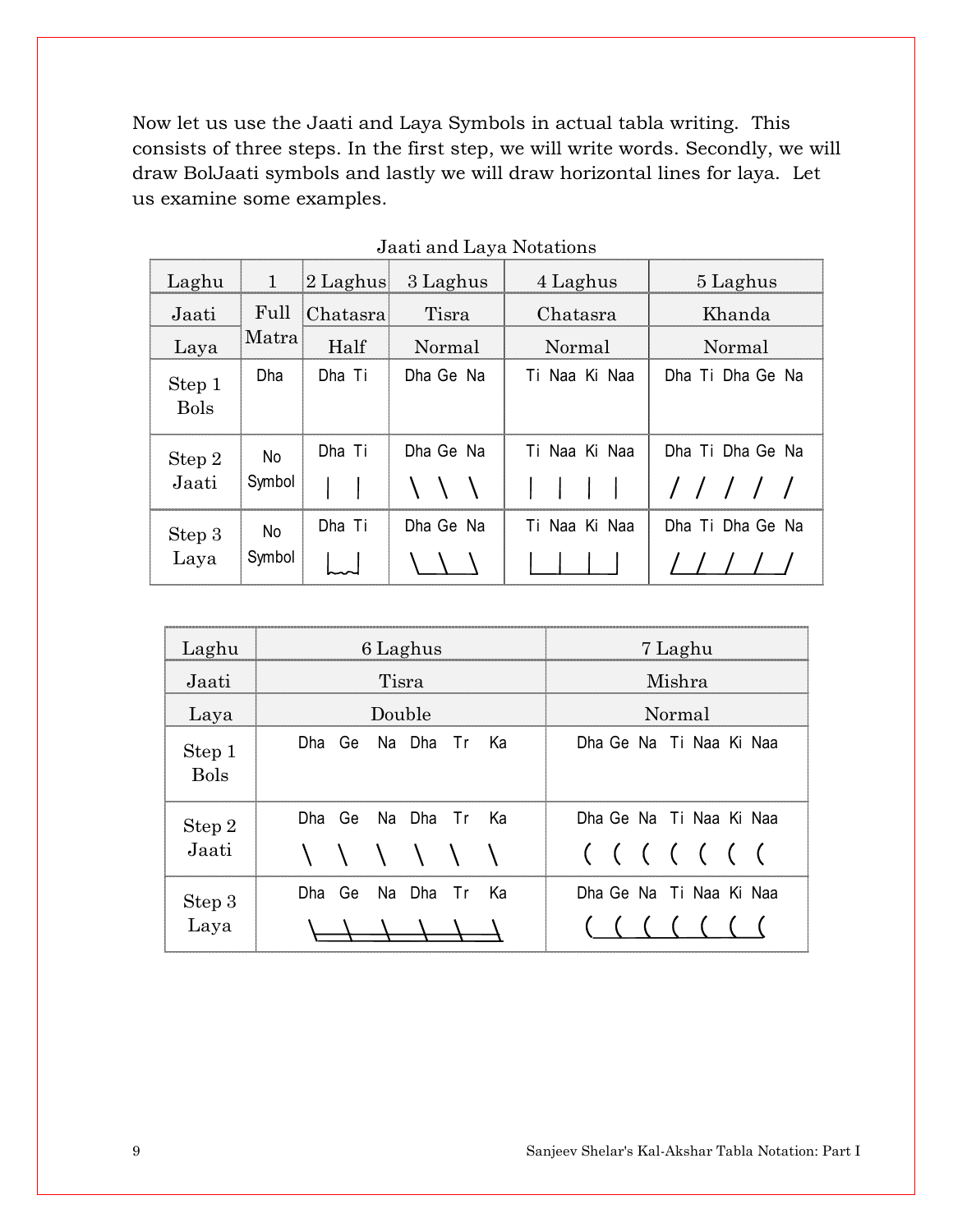| Laghu                 | 9 Laghus                      | 9 Laghus                       |  |  |
|-----------------------|-------------------------------|--------------------------------|--|--|
| Jaati                 | Tisra                         | Sankirna                       |  |  |
| Laya                  | Triple                        | Normal                         |  |  |
| Step 1<br><b>Bols</b> | Dha Tr Ka Dhi Ki Tt Dha Ge Na | Dha Ti Dha Ge Na Ti Naa Ki Naa |  |  |
| Step 2<br>Jaati       | Dha Tr Ka Dhi Ki Tt Dha Ge Na | Dha Ti Dha Ge Na Ti Naa Ki Naa |  |  |
|                       | \\\\\\\\\\                    | ) ) ) ) ) ) ) ) )              |  |  |
| Step 3<br>Laya        | Dha Tr Ka Dhi Ki Tt Dha Ge Na | Dha Ti Dha Ge Na Ti Naa Ki Naa |  |  |
|                       |                               |                                |  |  |

The above examples show how Jaati and Laya are symbolically written. The vertical lines (straight, slanted or curved) represent Jaati and horizontal lines represents Laya. As one can see, it is very easy and complete in all respect. In these examples, we have taken only one bol or letter for each laghu. Many a times there are more than one letter for a laghu. Letter like 'DhirDhir', 'KiTa', etc. are played at double speed within a matra while other laghu in the same matra is at normal speed. For example,

## 4 Laghus: Dha  $\delta$  TiRa KiTt

In this matra there are four laghus as Dha  $(4$  value),  $(4)$  Value), TiRa  $(1/8)$  value each making a total of  $\frac{1}{4}$  value) and KiTt (together  $\frac{1}{4}$  value). Here the symbol  $\delta$ represents empty space or Avagraha<sup>4</sup> or Vishram. In this particular matra, the first two letters as Dha and S are played at normal speed and last two letters TiRa and KiTt are played at double speed the keep the equal value of each laghu in a matra. This is shown in our notation system as follows.

<sup>4</sup> Avagraha or Vishram (Hindi word) means nothing is played in that time period. An empty portion of the composition.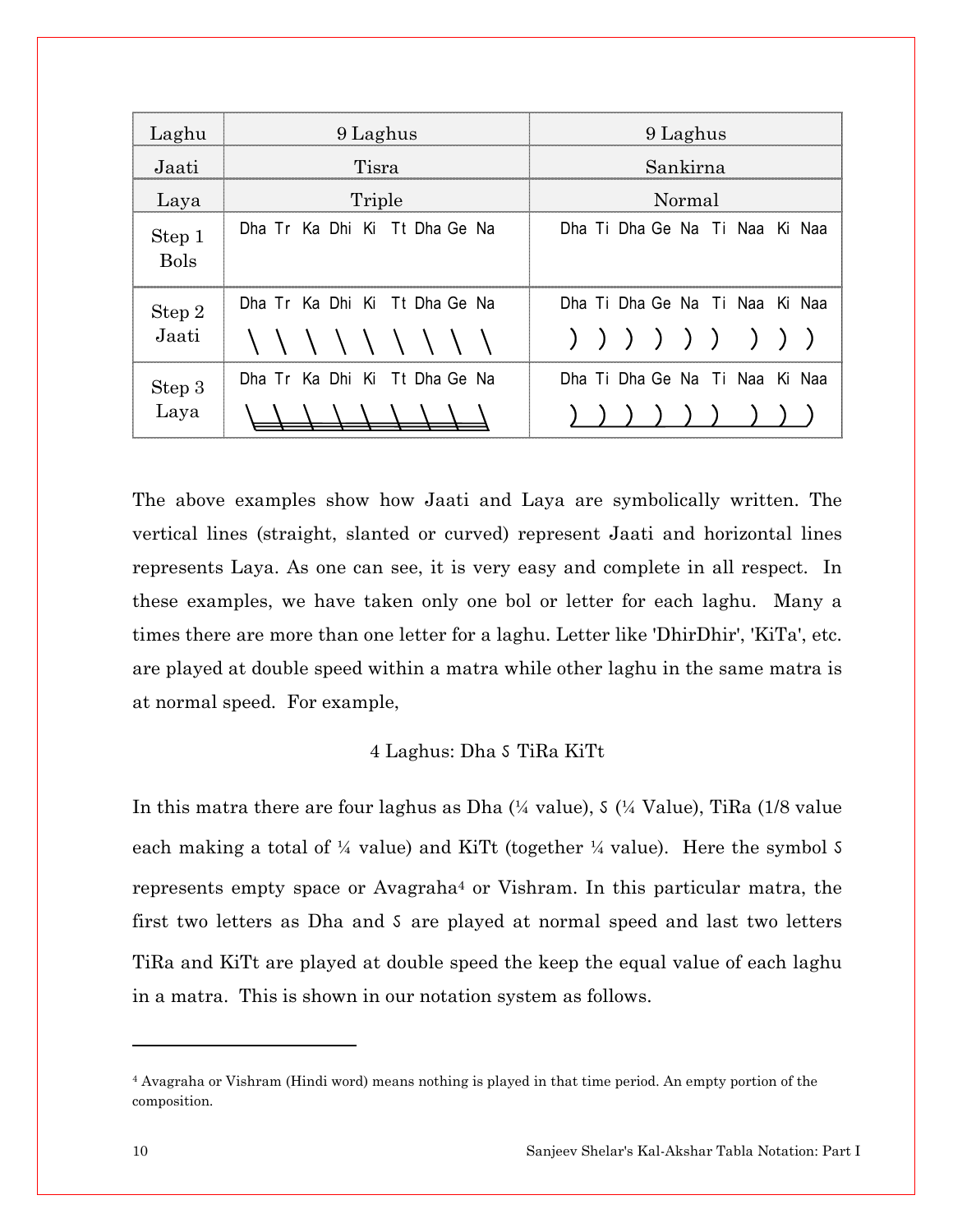| Laghu                 | 4 Laghus                     |  |  |
|-----------------------|------------------------------|--|--|
| Jaati                 | Chatasra                     |  |  |
| Laya                  | Mixed                        |  |  |
| Step 1<br><b>Bols</b> | Dha 5 Ti Ra Ki Tt            |  |  |
| Step 2                | Dha <sub>S</sub> Ti Ra Ki Tt |  |  |
| Jaati                 |                              |  |  |
| Step 3                | Dha <sub>S</sub> Ti Ra Ki Tt |  |  |
| Laya                  |                              |  |  |

The above example shows how easy it is to express two speeds within one note or matra. Not only it shows two speeds but it also shows where it starts and ends. This is very valuable for us.

Now, we will come to the last step where we need to write Bol Samuha in the phrase manner and not in broken form to show various matra. We will again take the Delhi Kayda example. Our basic Delhi Kayda "DhaTiTt DhaTiTt DhaDhaTiTt DhaGaTiNaaKiNaa" will be written in Pt. Bhatkhande Notation system as



Our challenge is to write it in the same phrase manner in which we are going to do Padhant or remember it as

DhaTiTt DhaTiTt DhaDhaTiTt DhaGaTiNaaKiNaa

In addition, we must show matra location correctly. It will be done per following example.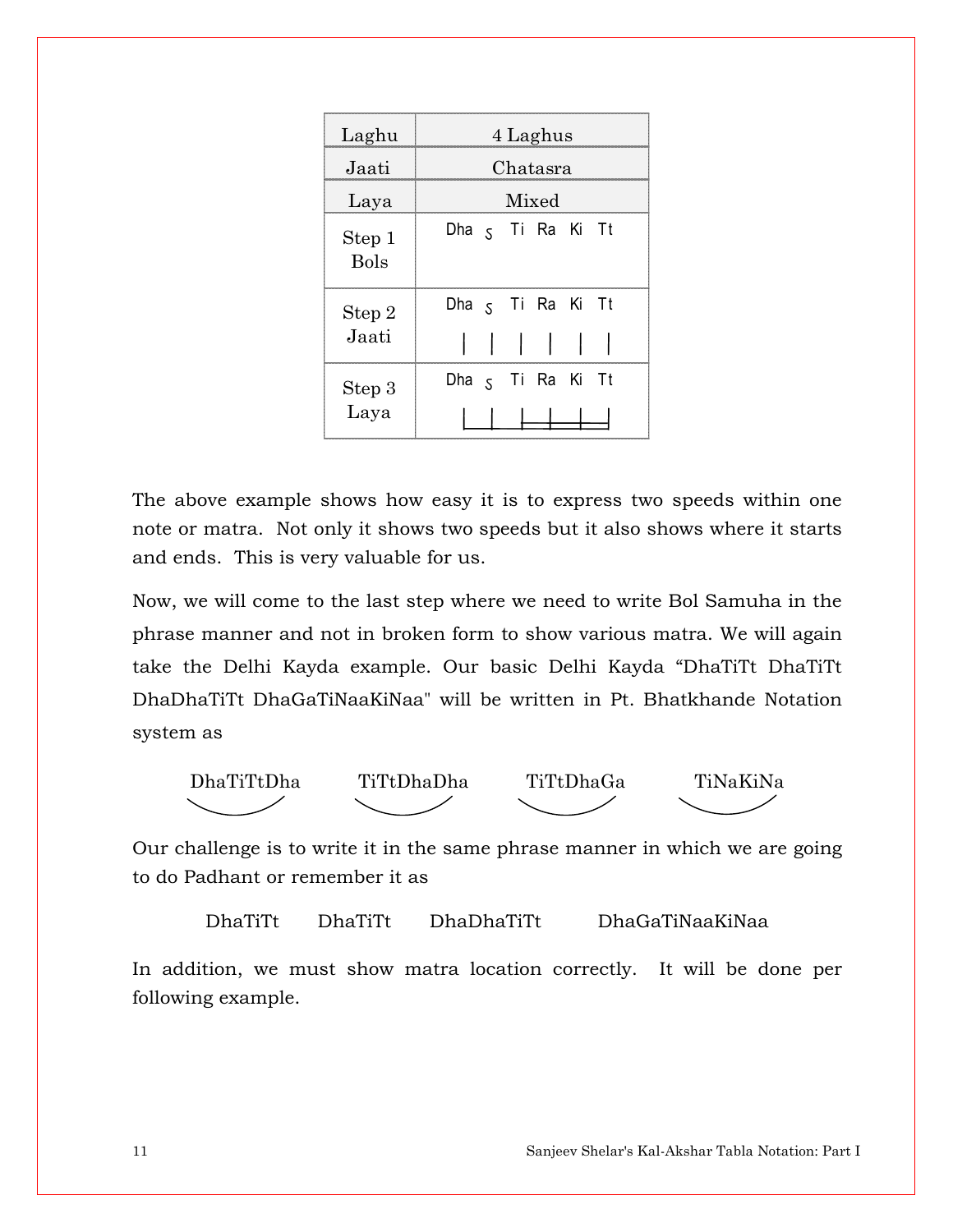| TeenTaal $4 \mid 4 \mid 4 \mid 4 \mid$ |                                   | Delhi Kayda         |  | Band Baaz                                             |  |
|----------------------------------------|-----------------------------------|---------------------|--|-------------------------------------------------------|--|
|                                        | $16 \text{ Matra } x \quad 2 + 3$ |                     |  |                                                       |  |
|                                        |                                   |                     |  | Dha Ti Tt Dha Ti Tt DhaDha Ti Tt Dha Ga Ti Naa Ki Naa |  |
| Step 1<br>Bols                         |                                   |                     |  |                                                       |  |
|                                        |                                   | Dha Ti Tt Dha Ti Tt |  | DhaDha Ti Tt Dha Ga Ti Naa Ki Naa                     |  |
| Step 2<br>Jaati                        |                                   |                     |  |                                                       |  |
| Step 3<br>Laya                         | Dha Ti Tt                         | Dha Ti Tt           |  | DhaDha Ti Tt Dha Ga Ti Naa Ki Naa                     |  |

Now one can clearly see Four different Matras (Step 3) and see that we have not broken the Bol Samuha. This is also very important feature of this system. Now let us write this Kayda with one Palta using all symbols together.

|          | TeenTaal $4$   $4$   $4$   $4$ |           | Delhi Kayda |                                   | Band Baaz |
|----------|--------------------------------|-----------|-------------|-----------------------------------|-----------|
| 16 Matra | $x \quad 2 +$                  | - 3       |             |                                   |           |
| Base     | CН                             |           |             |                                   |           |
|          | Dha Ti Tt                      | Dha Ti Tt |             | DhaDha Ti Tt Dha Ge Ti Naa Ki Naa |           |
|          |                                |           |             |                                   |           |
|          | X                              |           |             |                                   |           |
|          | Ta Ti<br>- Tt                  | Ta Ti Tt  |             | Ta Ta Ti Tt Dha Ge Dhi Naa Gi Naa |           |
|          |                                |           |             |                                   |           |
|          | $\mathcal{P}$                  |           |             |                                   |           |
|          | Dha Ti Tt                      | Dha Ti Tt |             | DhaDha Ti Tt Dha Ge Ti Naa Ki Naa |           |
|          |                                |           |             |                                   |           |
|          | $\ddot{}$                      |           |             |                                   |           |
|          | Ta Ti<br>- Tt                  | Ta Ti Tt  |             | Ta Ta Ti Tt Dha Ge Dhi Naa Gi Naa |           |
|          |                                |           |             |                                   |           |
|          | 3                              |           |             |                                   |           |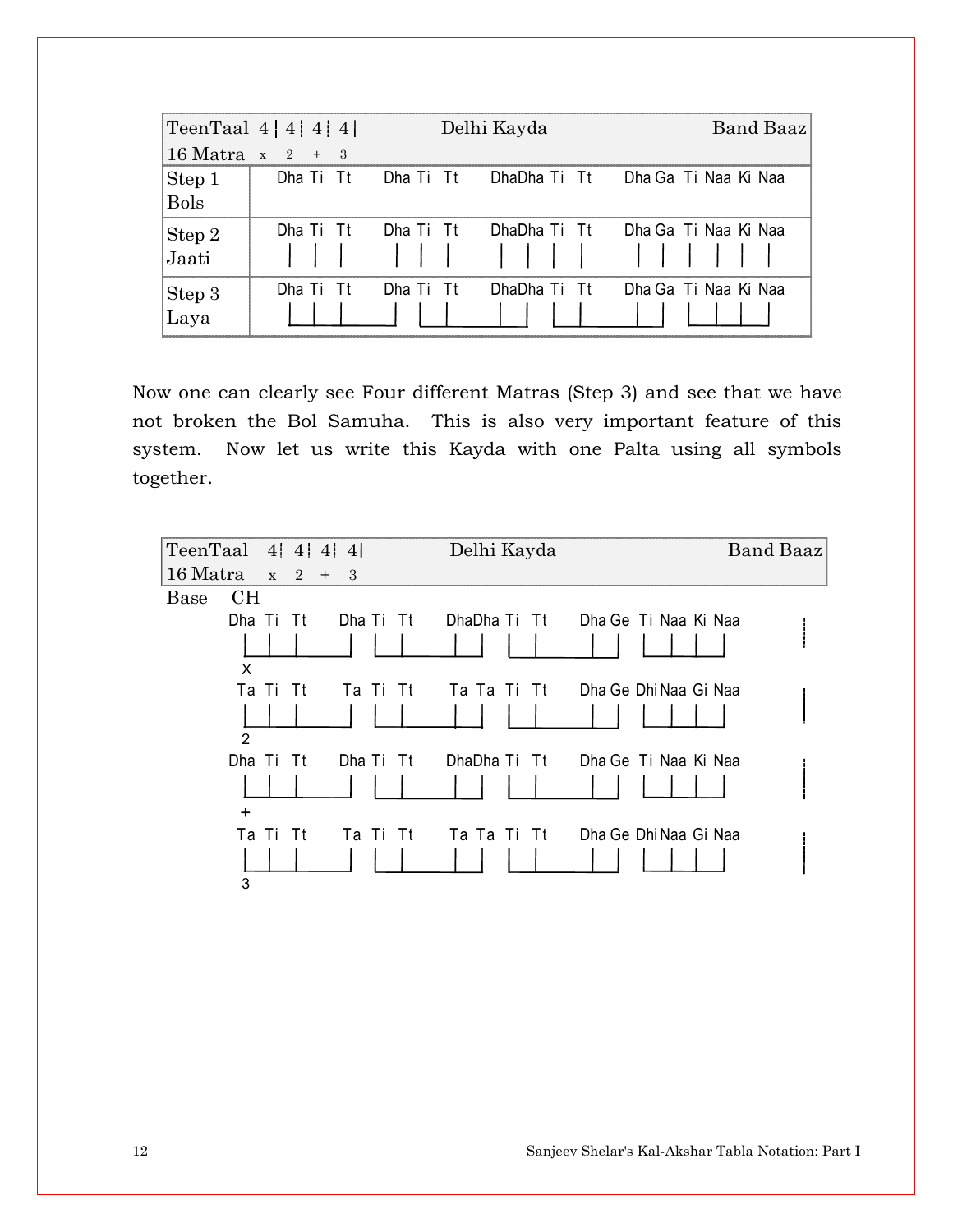Palta 1



Now let us take an example of Tripalli, which clearly shows the three laya conspicuously.

TeenTaal 4 4 4 4 Tripalli Band Baaz 16 Matra x 2 + 3 T Dha Tra Ka Dhi Ki Ta Ka Tt Ga Di Ga Na  $\Delta$ A A Λ  $\Lambda$ À X CH Dha Dha Tra Ka Dhi Ki Ta Ka Tt Ga Di Ga Na 2 T2 Dha Dha Tra Ka Dhi Ki Ta Ka Tt Ga Di Ga Na Dha <sub>S S</sub> Dha Tra Ka + Dhi Ki Ta Ka Tt Ga Di Ga Na Dha <sub>S S</sub> Dha Tra Ka Dhi Ki Ta Ka Tt Ga Di Ga Na  $\lambda$  $\overline{\phantom{a}}$ J. 3 Dha X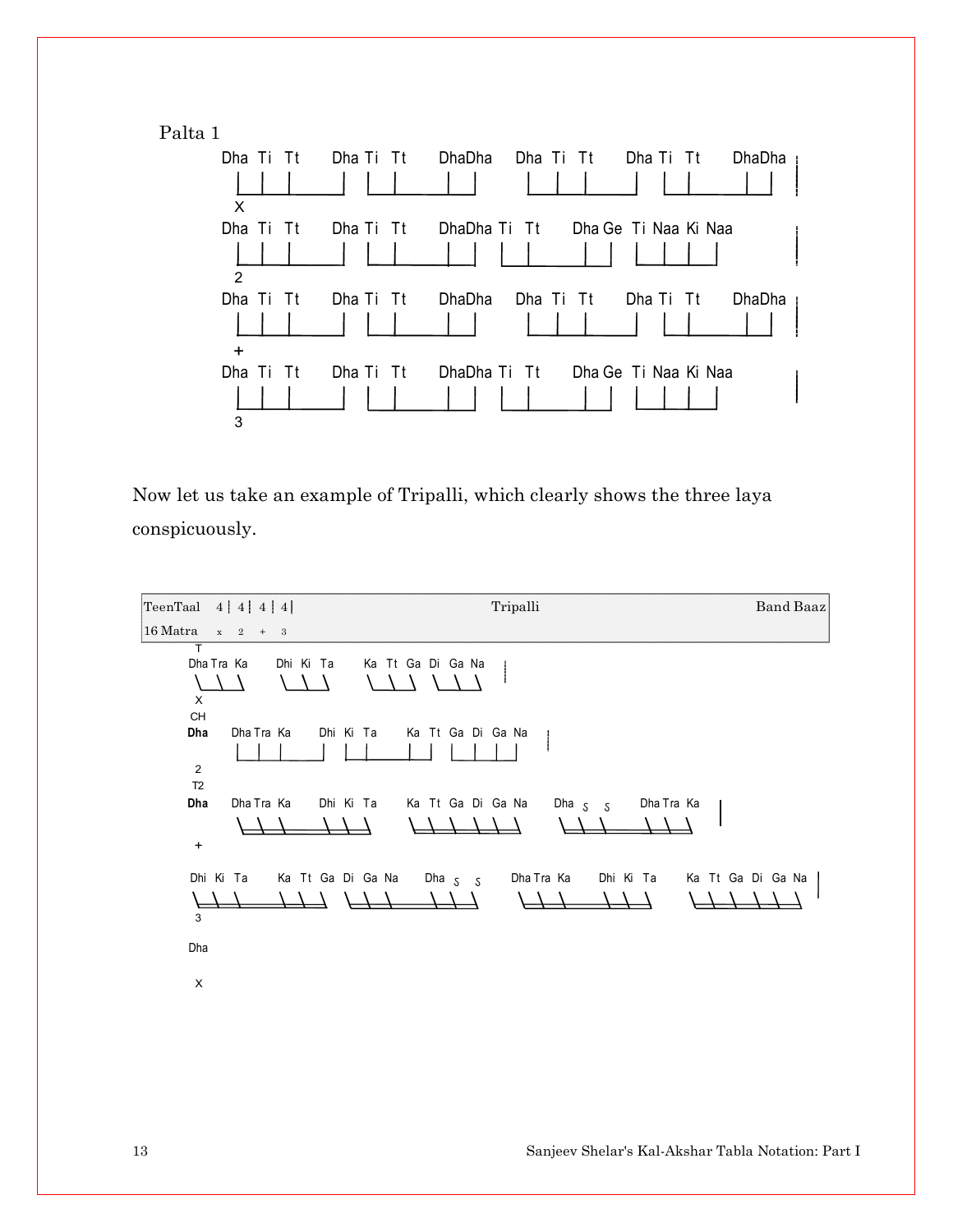Now lastly we will take a complicated example of a Choupalli<sup>5</sup>. This choupalli is given in the books as follows:

| (DhaGaSTaKiTt                                     | <b>DhaGeTiRaKiTt</b> | DhaTraKaDhiKiTt | KaTaGaDiGaNa | DhaS $)4$ |
|---------------------------------------------------|----------------------|-----------------|--------------|-----------|
| In some books, it is given four times as follows. |                      |                 |              |           |
| <b>DhaGaSTaKiTt</b>                               | <b>DhaGeTiRaKiTt</b> | DhaTraKaDhiKiTt | KaTaGaDiGaNa | DhaS      |
| <b>DhaGaSTaKiTt</b>                               | <b>DhaGeTiRaKiTt</b> | DhaTraKaDhiKiTt | KaTaGaDiGaNa | DhaS      |
| DhaGaSTaKiTt                                      | <b>DhaGeTiRaKiTt</b> | DhaTraKaDhiKiTt | KaTaGaDiGaNa | DhaS      |
| <b>DhaGaSTaKiTt</b>                               | <b>DhaGeTiRaKiTt</b> | DhaTraKaDhiKiTt | KaTaGaDiGaNa | DhaS      |

If an author of the books takes an extra effort to write it down in Pt. Bhatkhande system it will appear as follows.



As you can see the word group is broken and that is not what we say while doing Padhant or speaking. Besides one does not know Jaati and laya of the choupalli. It does not show four layas at all as the name suggest. One does not the laghus and its value. In Pt. Paluskar system, it will be written as follows.

<sup>5</sup> Choupalli (Hindi Word). It is very similar to Tripalli, but here the composition has Four different layas or speed.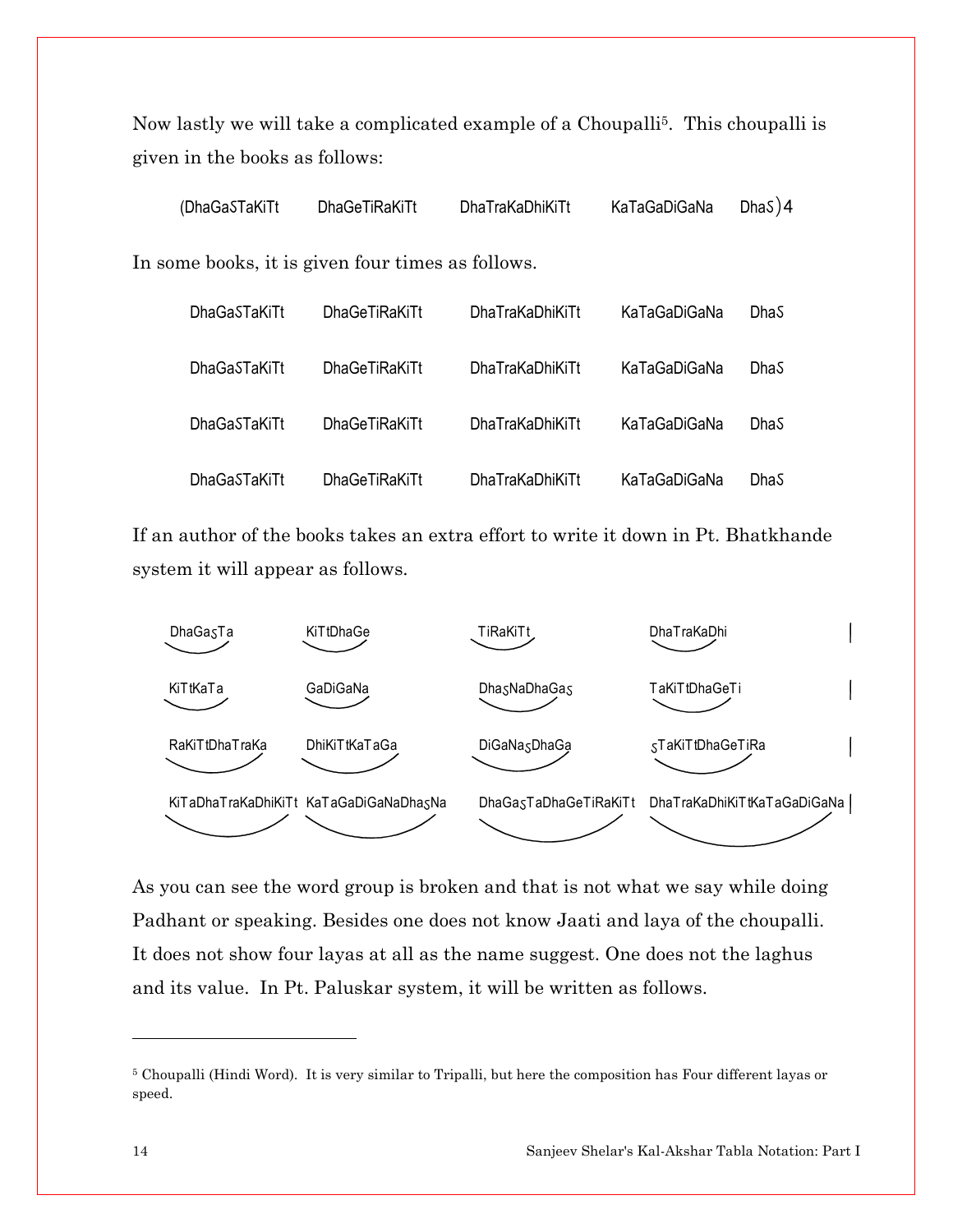

Here one does not know where the matra starts and ends. One has to keep counting each laghu and when this choupalli is in quadruple laya, there are no symbols in the notation system. All these deficiencies will overcome in Kal-Akshar system as follows.

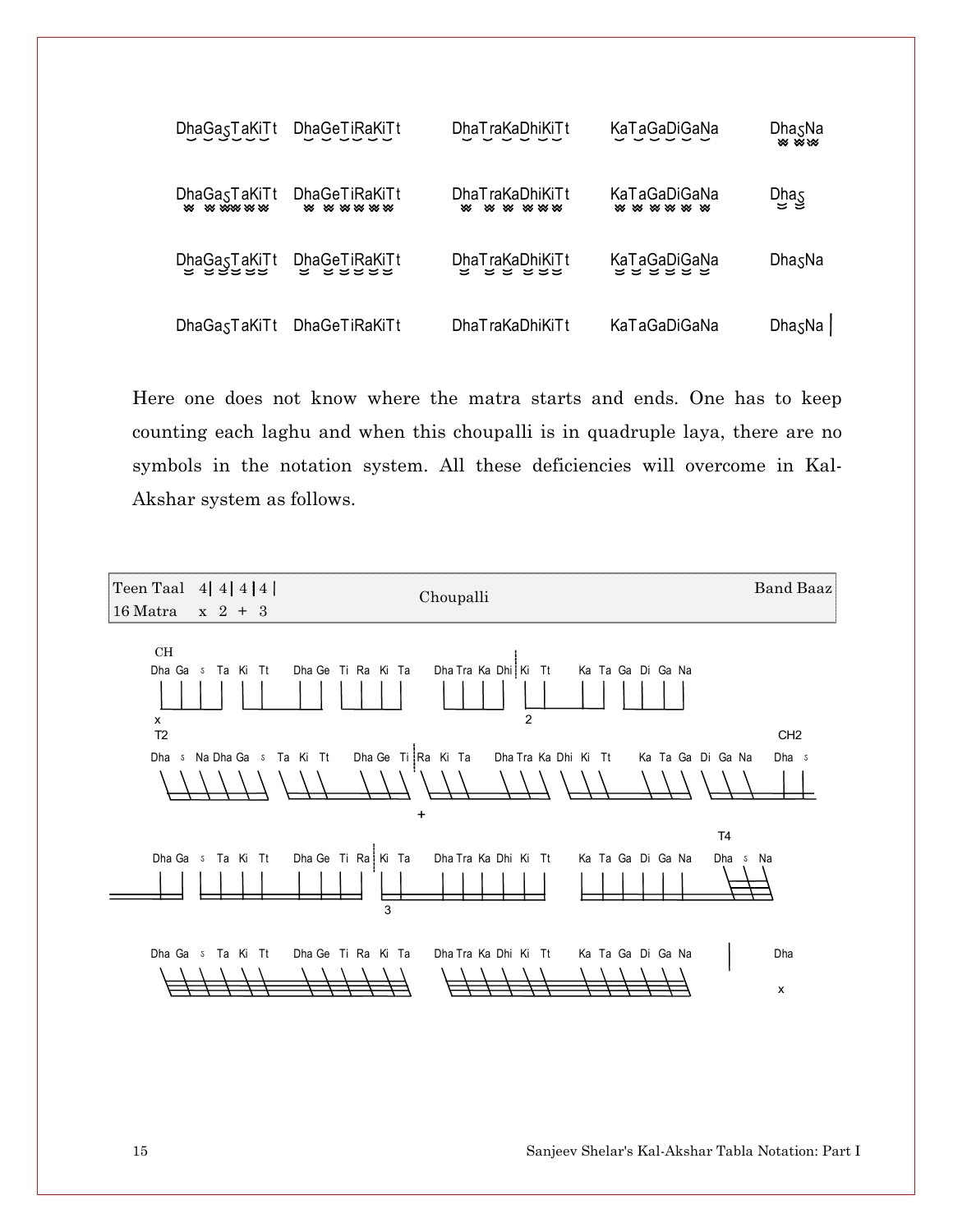Here each matra is clearly shown, the word group is not broken, and the Jaati and laya are clearly seen. Besides 11th and 14th matra has mixed boljati, which is obviously, seen. The original structure of the composition is shown as it is. None of the traditional notation system is capable of showing this. As such, Kal-Akshar notation system is perfect in all respect.

#### Advantages and Disadvantages of the Kaal-Akshar Notation System

As we know and acknowledge that Pandit Bhatkhande and Pandit Paluskar notation system for Tabla are incomplete. We have eliminated all the lacunas of those two system as well added so many features that this is an independent notation system by itself and that too complete in all respect. Let us see its advantages and disadvantages.

#### Advantages.

- 1. Taal and its distribution are given in the beginning.
- 2. Name of composition (bandish), its gharana, Khula or Band Baaj is given.
- 3. Composition's Jaati is right on first matra and at locations where it changes Jaati or Laya (speed), a very important feature.
- 4. Taali and Khaali, etc. Taal characteristics are shown.
- 5. It shows where Matra starts and ends
- 6. One does not need to count laghus to determine its Jaati or speed as it is graphically shown.
- 7. Various laya within a matra can also be shown.
- 8. No breaking of Bol Samuha, thus one will play it by phrase (the way it should be).
- 9. Easy to do Padhant (remembering).
- 10. It will keep the originality of the bandish (composition).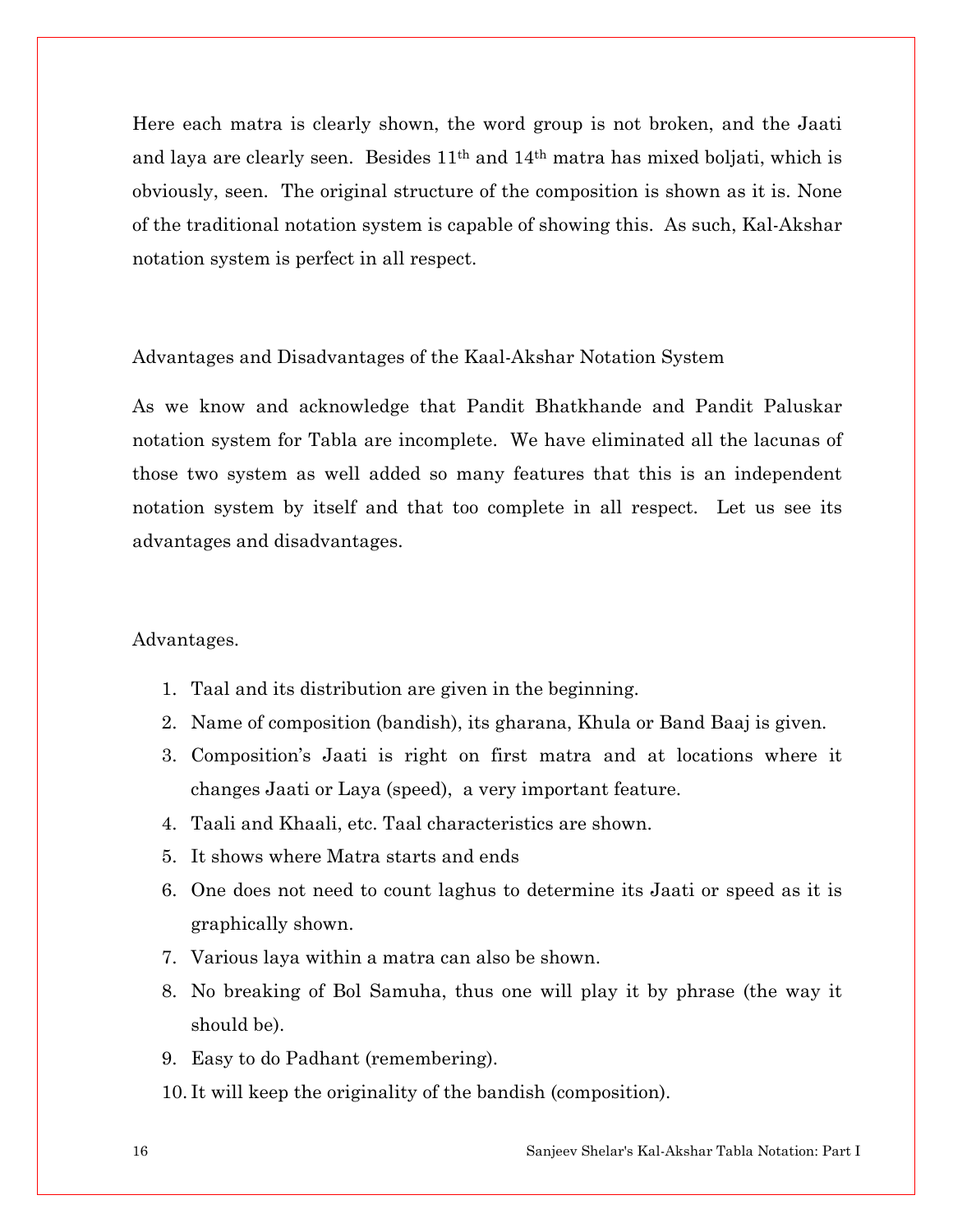#### Disadvantages

- 1. It takes time to accept and get used to, to the new system. This time depends on one's understanding of the subject and his knowledge. This time can vary individually. Some may find it little complicated. It should be noted that we have not used even  $1/10^{th}$  of the number of symbols present in the western musical notation system (which is very popular).
- 2. Some may find that it takes too long to write. Since we have added how the strokes are played, it will take time in the beginning.

#### References

- 1. Tabla-Vadan, Kala Aur Shastra; Pt. Sudhir Mainkar, A.B. Gandharva Mahavidyalaya Mandal, Miraj
- 2. Tabla, Pt. Arvind Mulgaonkar, Popular Prakashan, Mumbai
- 3. Taal Parichay; Pt. Girishchandra Shrivastav, Rubi Prakashan, Allahabad
- 4. Tabla Kaumudi; Dr. Ramshankar Paagaldaas, Ramchandra Sangitalaya, Gwalior
- 5. Modern Musical Symbols; Wikipedia
- 6. India Western Fusions; Moshe Denburg, Vancouver Inter-Cultural Orchestra, Canada
- 7. Tabla and Orchestra; Moshe Denburg, Vancouver Inter-Cultural Orchestra, Canada
- 8. Towards a Notation System for Indian Drumming; James Kippen
- 9. Hindustani Music; Ashok Ranade, National Book Trust, Delhi
- 10.Solo Tabla Drumming of North India: Its Repertoire, Styles and Performances Practices; Robert Gottlieb, Motilal Banarasidas, New Delhi.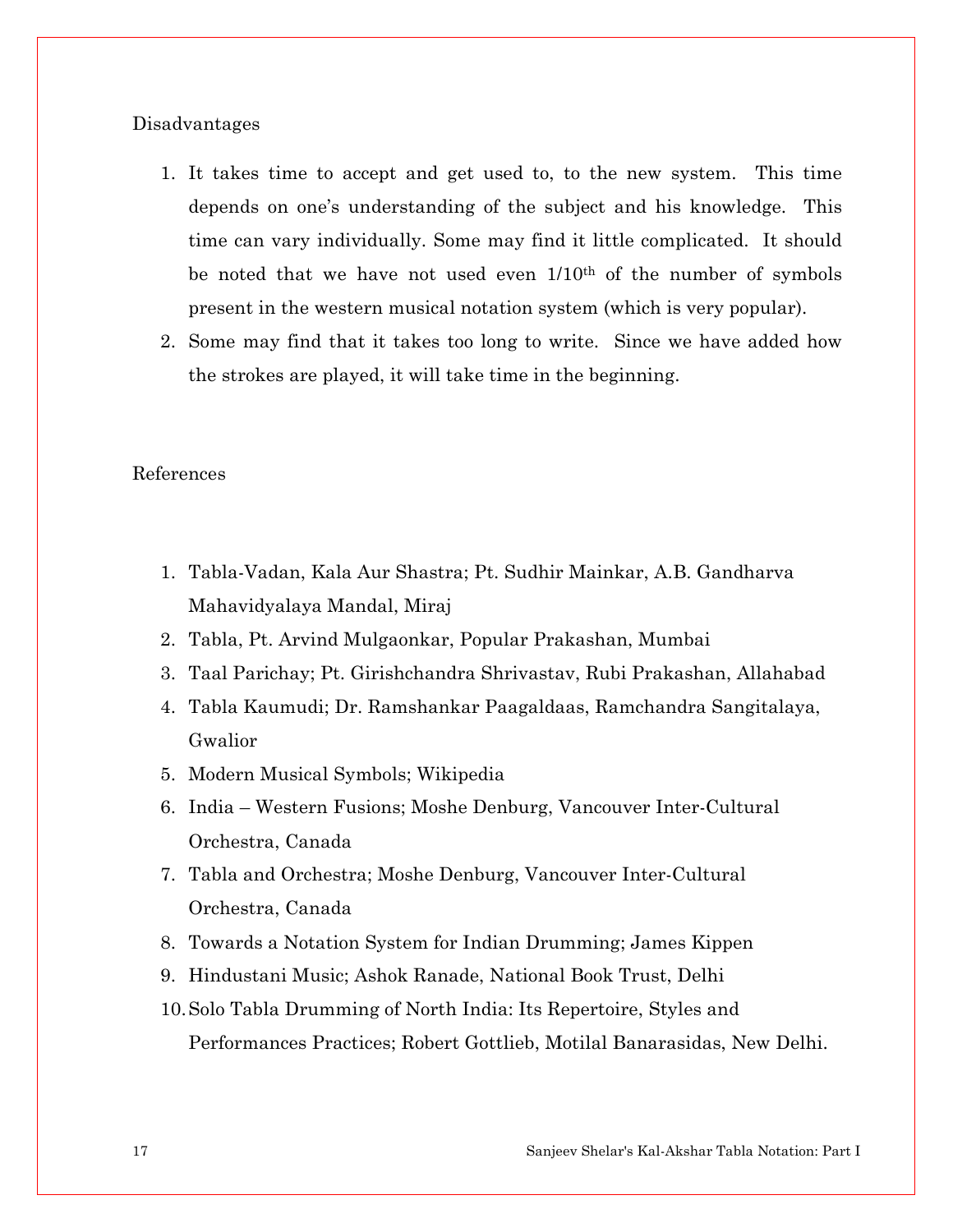## Part II

In the next part, we will see how to notate the Akshar. There is a difference in saying (Padhant) and playing it on tabla. The words like DhiKiTt are played as DhiTiTt. The letter Tt is played differently in TiRaKiTt and TiTt or the word group DhirDhir is actually played as DhirTir on tabla. All these can be shown by using symbols, which is explained in the next part. Even without Akshar symbol, the notation system is complete in all respect and can replace traditional Pt. Bhatkhande and Pt. Paluskar notation system.

Contact:

Sanjeev Shelar Plot No. 499 Growth Center CIDCO Waluj Mahanagar-1 Bajajnagar Post Aurangabad – 431136 Maharashtra State, INDIA Phone: +91-985 000 4550 Email: sanjeev@tablashelar.com Website: www.tablashelar.com

© Sanjeev Shelar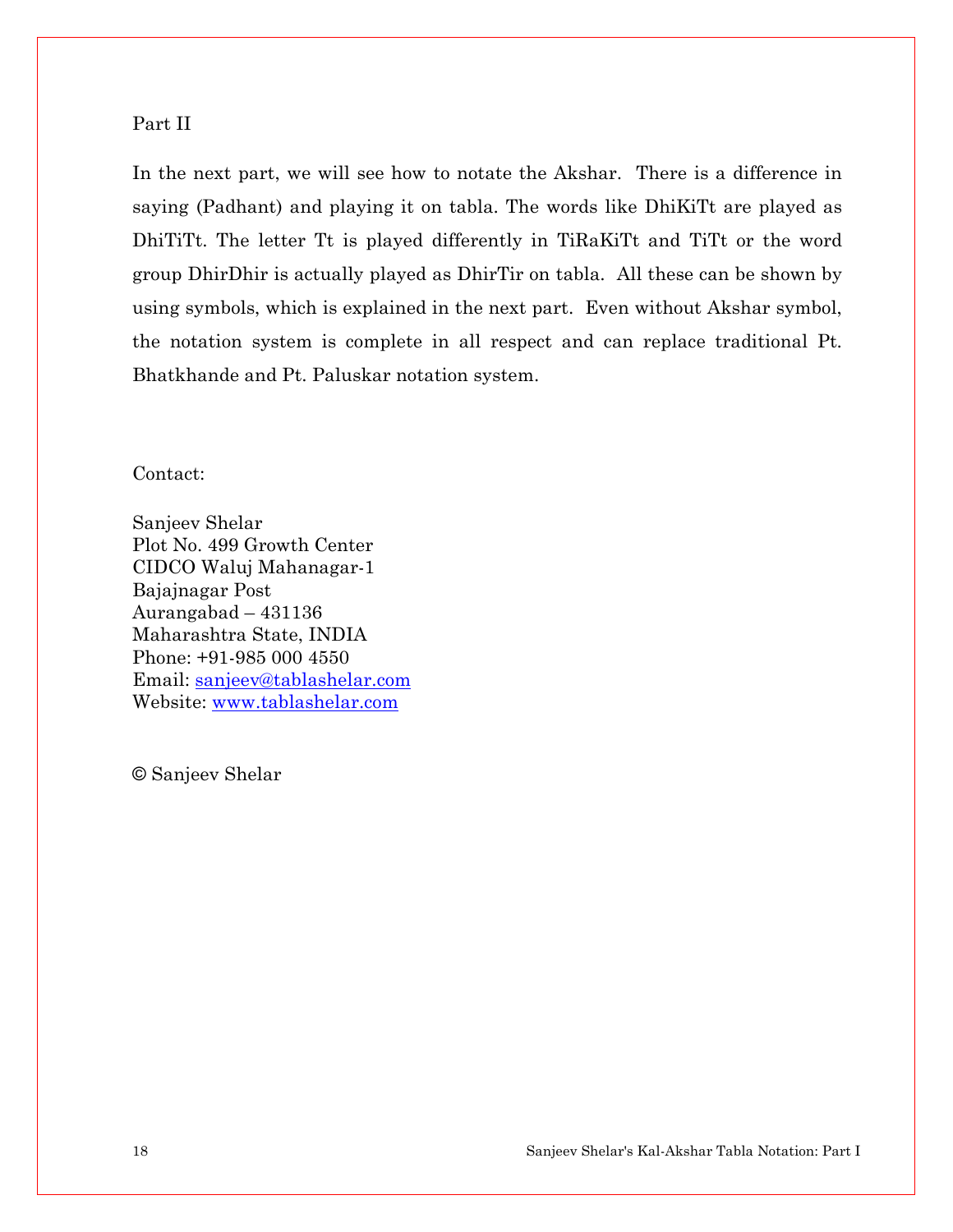# Hindi Words used in the Article

| Avagraha       | Rest position                                                                                                                               |
|----------------|---------------------------------------------------------------------------------------------------------------------------------------------|
| Avartana       | One complete cycle of Taal. For example when all 10<br>matras are played in Zap Taal it is said to have<br>completed one Avartana or cycle. |
| Baaj           | The way of playing Tabla                                                                                                                    |
| Band Baaj      | Specifically Delhi Gharana style, having sharp and close<br>strokes on tabla                                                                |
| Bandish        | Composition                                                                                                                                 |
| Barabar Laya   | Same as Thhaya Laya or the base laya.                                                                                                       |
| Bee-Aaad       | One and Three-Fourth speed than Thhaya laya                                                                                                 |
| <b>Bol</b>     | Letter that is played on Tabla                                                                                                              |
| Chatasra Jaati | Four laghus in one Matra                                                                                                                    |
| Chougun        | Quadruple speed than Thhaya laya                                                                                                            |
| Dedi (Dedhi)   | One and Half speed than Thhaya laya                                                                                                         |
| Dugoon         | Double speed than Thhaya laya                                                                                                               |
| Ekadash        | Eleven laghus in one Matra                                                                                                                  |
| Jaati          | Caste of the Composition                                                                                                                    |
| Kayada         | The basic concept of Tabla playing                                                                                                          |
| Khaali         | No Clap: This is shown by having palm of the hand<br>shown in reverse direction of clap.                                                    |
| Khanda Jaati   | Five laghus in one Matra                                                                                                                    |
| Khula Baaj     | Banaras Gharana style, having open and bass mixed<br>strokes.                                                                               |
| Ku-Aaad        | One and Quarter speed than Thhaya laya                                                                                                      |